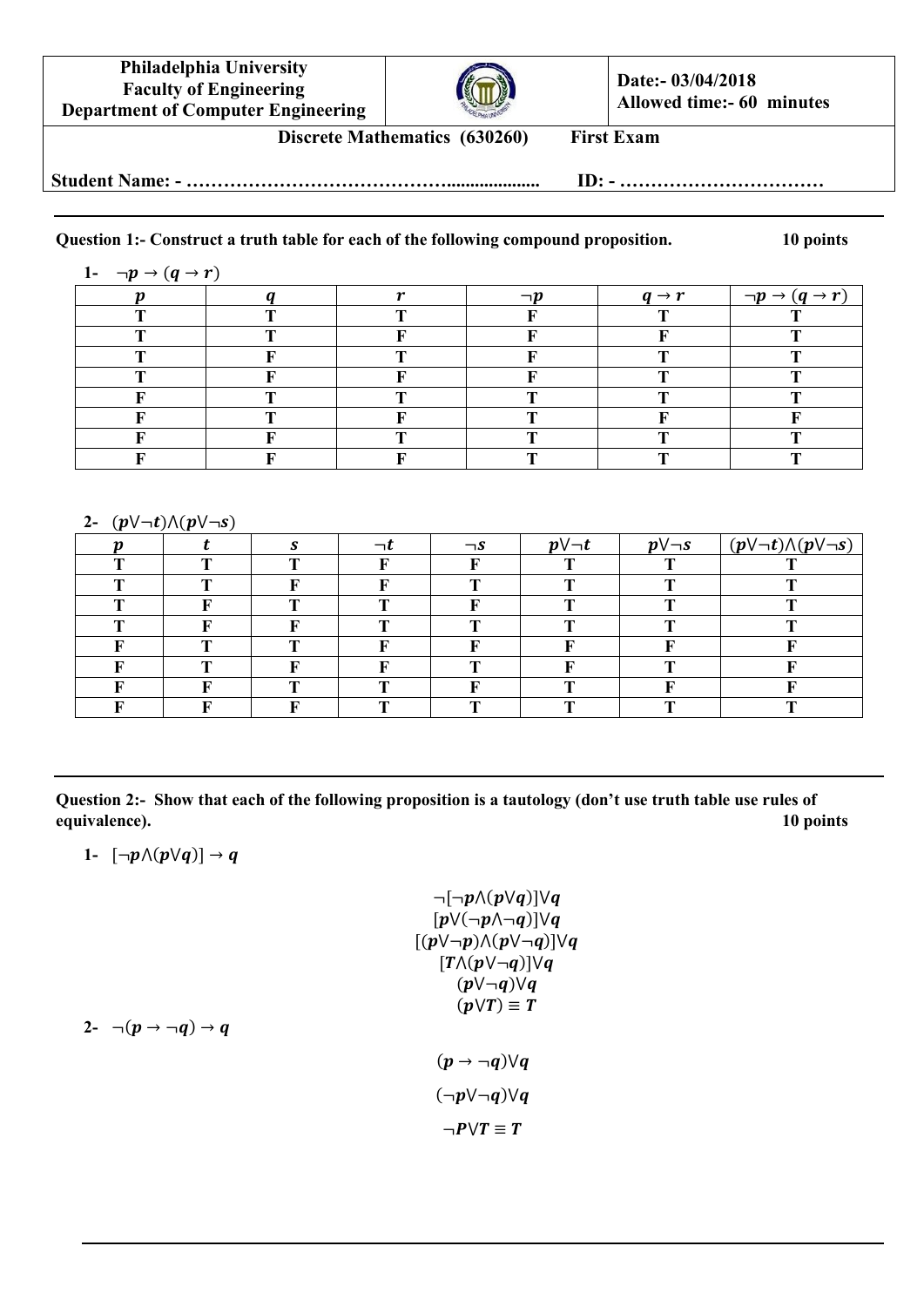**Question 3: Show that the following pairs of propositions are equivalent. 10 points**

1- 
$$
(p \rightarrow q) \land (p \rightarrow r)
$$
 and  $p \rightarrow (q \land r)$   
\n $(\neg p \lor q) \land (\neg p \lor r)$   
\n $\neg p \lor (q \land r)$   
\n2-  $\neg p \rightarrow (q \rightarrow r)$  and  $q \rightarrow (p \lor r)$   
\n $p \lor (\neg q \lor r)$   
\n $p \lor (\neg q \lor r)$   
\n $\neg q \lor p \lor r$   
\n $\neg q \lor (p \lor r)$   
\n $\neg q \rightarrow (p \lor r)$ 

Question 4: Let  $Q(x)$  be the statement " $x + 1 > 2x$ ." what are these truth values of the following Quantifiers with **respect to given domain? 24 points**

|                       | $Z$ (integers) | $\mathbf{Z}$<br>(positive integers) | $Z$ (negative integers) |
|-----------------------|----------------|-------------------------------------|-------------------------|
| $\exists x \, Q(x)$   |                |                                     |                         |
| $\forall x \, Q(x)$   |                |                                     |                         |
| $\exists x \neg Q(x)$ |                |                                     |                         |
| $\forall x \neg Q(x)$ |                |                                     |                         |

**Question 5: For each of these arguments determine whether the argument is correct or incorrect and explain why.**

**8 points**

**1- All students in this class understand logic. sami is a student in this class. Therefore, sami understands logic.**

**C(x): student x in class C U(x): student x understand logic**

$$
\frac{\forall x (C(x) \rightarrow U(x))}{C(sami)}\\ \therefore U(sami)
$$

**This is a valid argument**

- **2- Every computer Engineering major takes discrete mathematics. Hani is taking discrete mathematics. Therefore, Hani is a computer Engineering major.**
	- **C(x) : student x is a computer Engineer Major D(x) : Student x takes Discrete Mathematics course**  $\forall x (C(x) \rightarrow D(x))$  $D(hani)$  $\therefore$  C(hani) **This is not valid argument**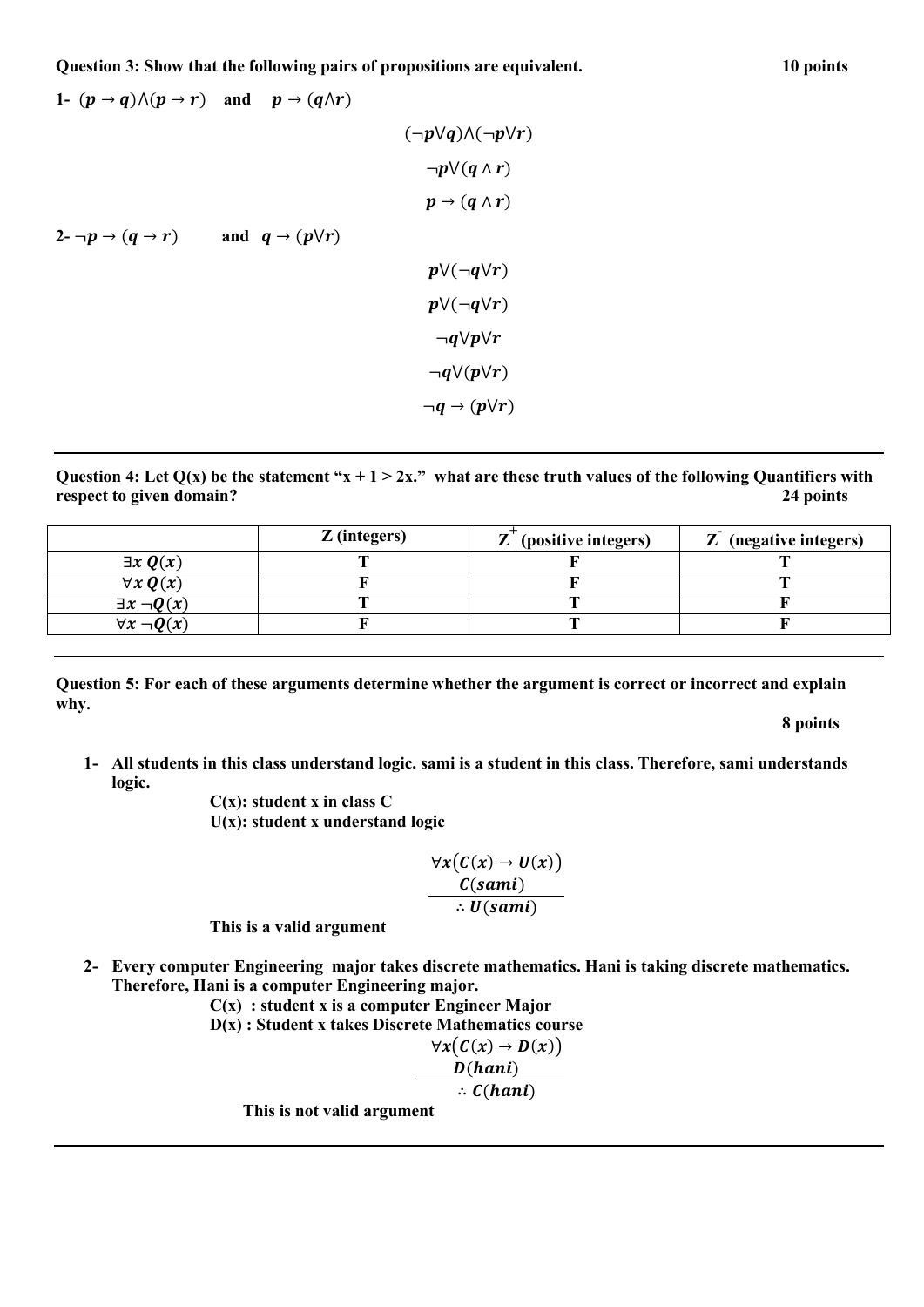**Question 6:-** Prove that if  $(7n + 4)$  is even then *n* is even (use contraposition principle). 6 points

 $E(7n + 4) \rightarrow E(n)$ 

**Using contrapositive principle**

$$
\neg E(n) \rightarrow \neg E(7n+4)
$$

$$
O(n) \rightarrow O(7n+4)
$$

**Prove If n is odd then 7n+4 is odd**

$$
n = 2k + 1 \quad (odd \ number)
$$
  

$$
7n + 4 = 7(2k + 1) + 4
$$

 $7n + 4 = 14k + 11 = 14k + 10 + 1 = 2(7k + 5) + 1$  which is an odd number

Question 7:- Let  $A = \{ 1, 2, 3 \}$  and  $B = \{ a, b \}$  and  $C = \{ 0, 1 \}$  find  $C \times A \times B$ .

 $C \times A \times B = \{(0,1,a), (0,1,b), (0,2,a), (0,2,b), (0,3,a), (0,3,b),$  $(1, 1, a), (1, 1, b), (1, 2, a), (1, 2, b), (1, 3, a), (1, 3, b)$ 

Question 8:- Let Ai = { $-\infty$ , ...,  $-i-2$ ,  $-i$ ,  $1$ ,  $-i$ ,  $i$ ,  $i+1$ ,  $i+2$ , ...,  $\infty$ } find. 8 points

- **1-**
- **2-**

$$
\bigcap_{i=0}^{n} Ai = \{-\infty, \dots, -n, n, \dots, \infty\} = A_n
$$
  

$$
\bigcup_{i=0}^{n} Ai = \{-\infty, \dots, -2, -1, 0, 1, 2, \dots, \infty\} = A_0
$$

**Question 9: Determine whether each of these functions is a one-to-one correspondence (bijection) from R to R. 6 points**

1-  $f(x) = 3x^2 + 6$ 

 $f(x)$  is not one-to-one function  $f(-n)=f(n)$  and not onto function (negative number in codomain do not have **preimage in the domain) so** *f(x)* **is not one-to-one correspondence (not bijection)**

2-  $f(x) = 2x + 1$ 

*f(x)* **is one-to-one function (linear function) and onto function (negative number in codomain have preimage in the domain) so**  $f(x)$  **is one-to-one correspondence (bijection)** 

8:- Let Ai = { -∞, ..., -i-2, -i - 1, -i, i , i + 1, i + 2, ..., ∞ } find.  
\n8 point  
\n
$$
{}_{i=0}^{n} Ai
$$
\n
$$
A_{0} = {-∞, ..., -2, -1, 0, 1, 2, ..., ∞}  
\n A_{1} = {-∞, ..., -2, -1, 1, 2, ..., ∞}  
\n A_{2} = {-∞, ..., -2, 2, ..., ∞}  
\n A_{n} = {-∞, ..., -n, n, ..., ∞}
$$